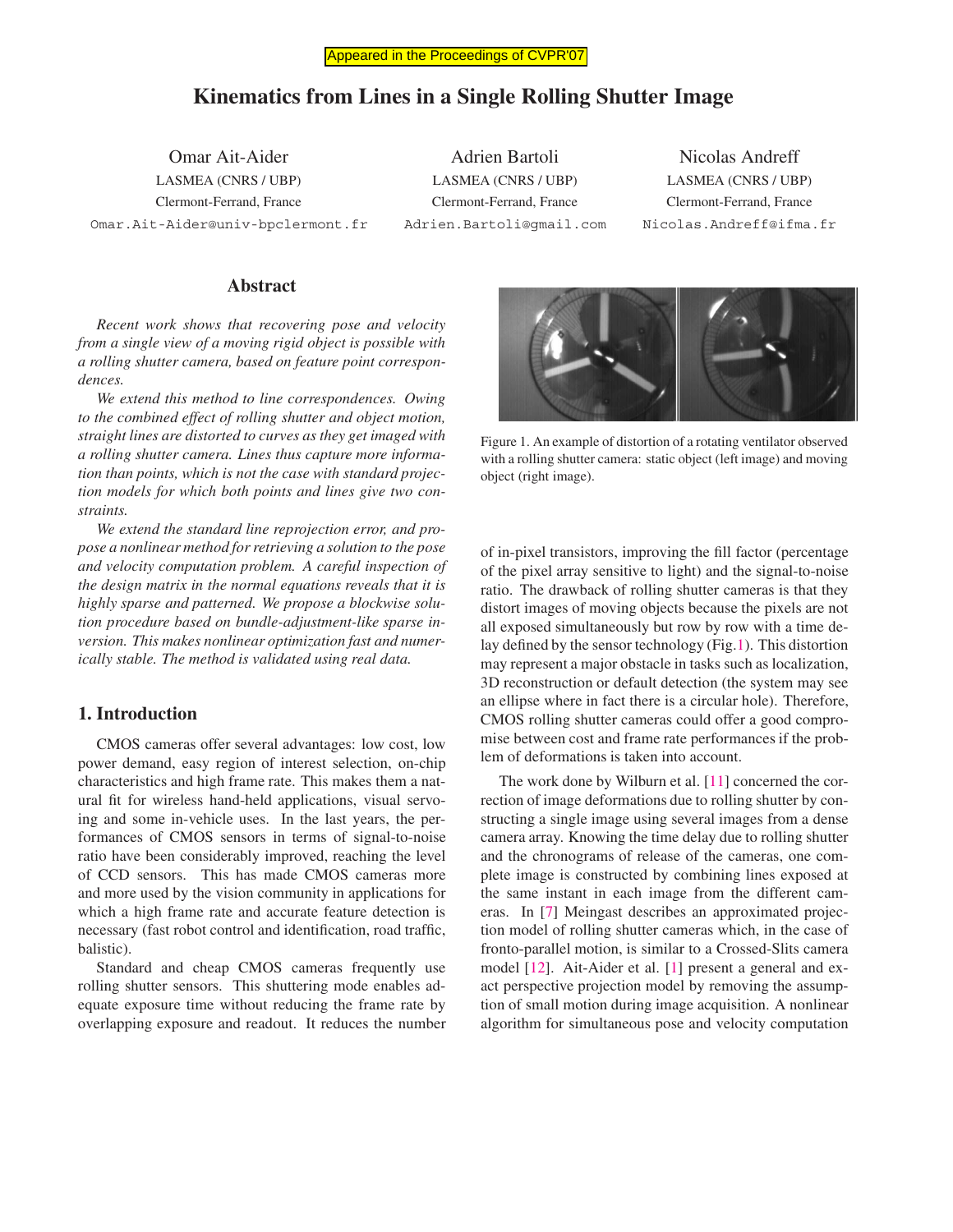using a single view is then developed. It extends bundle adjustment with point correspondences, to the case of moving objects observed with a rolling shutter camera. A linear algorithm is proposed in the particular case of planar objects. It provides an initial estimate of the pose and velocity parameters. To our knowledge, there is no other work in the vision community literature on taking into account effects of rolling shutter in pose recovery algorithms nor on exploiting them to compute the velocity parameters using a single view. Indeed, traditional pose recovery methods (for instance  $[5, 8, 2, 3, 10]$  make the assumption that all image sensor pixels are exposed simultaneously.

In this paper, we propose an extension of the pose and velocity computation algorithm presented in [1] to line correspondences. When observed with a rolling shutter camera, a moving 3D line is projected to a curve on the image. A typical example is the observation of a polyhedral object. Straight edges are detected by segmenting image into contours. Why is this extension worthwhile? First, in the point-based algorithm of [1] the local distorsions in the image point neighborhood are neglected so that interest point detectors and descriptors such as Harris or SIFT remain usable. When motion artefacts are too important, this approximation may result in both false negatives in correlation-based matching and bad point localization. Using curves, even local distortions are modelled with an accuracy only bounded by image resolution. Second, for a rolling shutter projection model, lines capture more information about the motion than points. This is not the case with standard projection models for which both points and lines give two constraints. Finally, using all the pixels of a contour provides redundant information which is exploited against noise. Note that the pixels are here used directly without high level image processing. Conversely, detecting a straight line (with a classical camera) implies finding the function which best fits aligned pixels.

The main difficulty is that one can not derive an algebraic formulation of the curve corresponding to the projection of a straight line for a general motion. It is also difficult to find a metric which measures the distance between two such curves. We write the error between an observed and a reprojected curve as the sum of distances between the observed contour pixels and the reprojected 3D line. The point-tocurve distance does not however have a closed-form solution in general. The error is thus computed in practice by introducing, for each contour point, a corresponding point moving along the 3D line, so as to minimize the distance. This is done by introducing additional unknowns called nuisance variables in addition to the desired pose and velocity parameters. This results in a large but sparse Jacobian matrix. The latter property is taken into account in the resolution process. The optimization is achieved thanks to a blockwise solution procedure based on bundle-adjustment-



Figure 2. Reset and reading chronograms in rolling shutter sensor (Silicon Imaging documentation).

like sparse inversion [9]. This ensures fast and numerically stable nonlinear optimization.

In section 2, we briefly recall the point projection model of a rolling shutter camera. In section 3, we formulate the pose and velocity computation problem under the form of a cost function derived from a set of line-to-curve correspondences. In section 4, we focus on improving efficiency and numerical stability of the nonlinear optimization of the cost function by exploiting the sparse structure of the Jacobian matrix. Finally, experimental results obtained with real images illustrate the performances of the method.

## **2. Rolling Shutter Camera Projection Model**

In a CMOS camera operating in rolling shutter mode, the sensor pixels are exposed sequentially starting at the top and proceeding row by row to the bottom. The readout process proceeds in exactly the same fashion and the same speed with a time delay after the reset (exposure time). The benefit of rolling shutter mode is that exposure and readout are overlapping, enabling full frame exposures without reducing the frame rate. Each row in the image has the same amount of integration, however the starting and ending time of integration are shifted in time as the image is scanned (rolled) out of the sensor array, as shown in Fig.2. If an observed object is moving during the integration time, some artefacts may appear and its image is distorted. The faster the object the larger the distortion. A simple case where the object undergoes a pure translational motion is illustrated on Fig.3.

Assume that an object of known geometry, modelled by a set of *n* points  $P_i = [X_i, Y_i, Z_i, 1]^T$ , undergoing a motion with instantaneous angular velocity  $\Omega$  around an instantaneous axis of unit vector  $\mathbf{a} = [a_x, a_y, a_z]^T$ , and instantaneous linear velocity  $V = [V_x, V_y, V_z, 1]^T$ , is snapped with a rolling shutter camera at time  $t_0$ . Denoting **R** and **T** the instantaneous object pose at  $t_0$ , it was demonstrated in [1] that the 2D projection  $\mathbf{m}_i = [u_i, v_i, 1]^T$  of  $\mathbf{P}_i$  can be expressed up to an arbitrary scale factor s as follows:

$$
s\mathbf{m}_{i} = \mathbf{K} \begin{bmatrix} \mathbf{R} \delta \mathbf{R}_{i} & \mathbf{T} + \delta \mathbf{T}_{i} \end{bmatrix} \mathbf{P}_{i}
$$
 (1)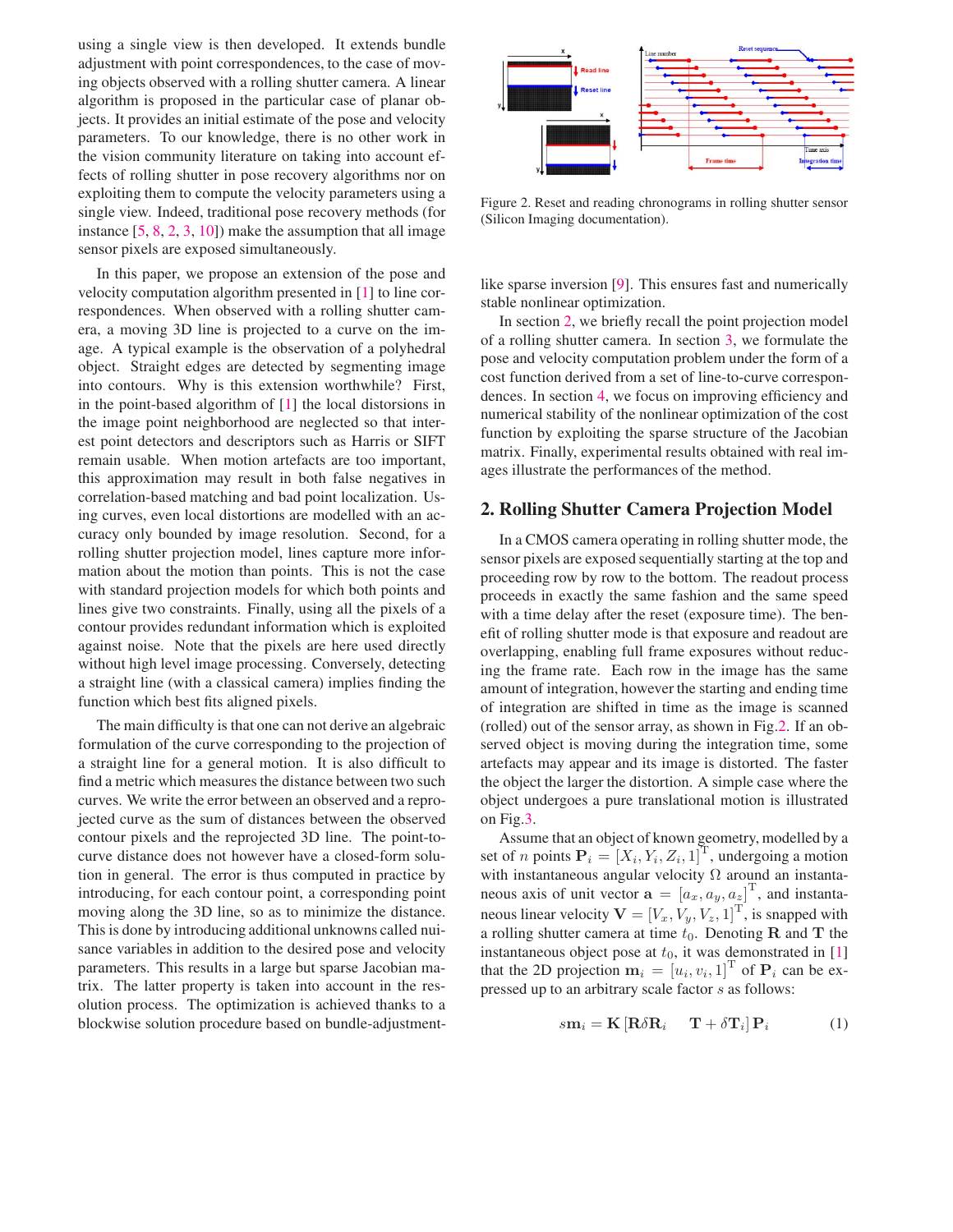

Figure 3. Perspective projection of a moving 3D object: due to the time delay, points  $P_0$  and  $P_1$  are not projected under the same pose

.

with:

$$
\delta \mathbf{R}_{i} = \mathbf{a} \mathbf{a}^{T} \left( 1 - \cos \left( \tau v_{i} \Omega \right) \right) + \mathbf{I} \cos \left( \tau v_{i} \Omega \right) + \hat{\mathbf{a}} \sin \left( \tau v_{i} \Omega \right) \tag{2}
$$

and:

$$
\delta \mathbf{T}_i = \tau v_i \mathbf{V} \tag{3}
$$

where **I** is the  $3 \times 3$  identity matrix,  $\hat{a}$  is the antisymmetric matrix associated to  $a, \tau$  is the image scanning speed (in raws per second) and **K** contains the classical intrinsic parameters of a pinhole camera. Note that **V** is the sum of two vectors  $V_L$  and  $V_R$ . The first component is due to the pure translational motion and is thus expressed in the camera frame. The second component is induced by the rotation (tangential velocity) and must be expressed in the object frame. Thus we have  $V = RV_R + V_L$ .

Equation (5) is the expression of the projection of a 3D point from a moving solid object using a rolling shutter camera with respect to object pose, object velocity and the parameter  $\tau$ . Note that it contains the unknown  $v_i$  on its two sides. This is due to the fact that coordinates of the projected point on the image depend on both the kinematics of the object and the imager sensor scanning velocity.

## **3. Pose and Velocity Computation with Lines**

If a moving polyhedral object is observed with a rolling shutter camera, its straight edges are projected into the image as curved contours. Assume that a set of  $N$  straight edges, defined in the object frame by their direction vectors  $L_k$ , are matched with a set of curved image contours  $l_k$ . Considering an arbitrary point  $M_{k0}$  on  $L_k$ , any other point  $M_{ki}$  on the latter edge can be expressed in the object frame as follows:

$$
\mathbf{M}_{ki} = \mathbf{M}_{k0} + \sigma_{ki} \mathbf{L}_k \tag{4}
$$

Thus, for each pixel on the curve one can write the following projection equation:

$$
s\mathbf{m}_{ki} = \mathbf{K} \begin{bmatrix} \mathbf{R} \delta \mathbf{R}_i & \mathbf{T} + \delta \mathbf{T}_i \end{bmatrix} (\mathbf{M}_{ki} + \sigma_{ki} \mathbf{L}_k) \tag{5}
$$

This means that each pixel of the contour yields a pair of contraints of the form:

$$
u_{ki} = \alpha_u \frac{\mathbf{R}_{1i}(\mathbf{M}_{ki} + \sigma_{ki}\mathbf{L}_k) + T_{xi}}{\mathbf{R}_{3i}(\mathbf{M}_{ki} + \sigma_{ki}\mathbf{L}_k) + T_{zi}} + u_0
$$
  

$$
v_{ki} = \alpha_u \frac{\mathbf{R}_{2i}(\mathbf{M}_{ki} + \sigma_{ki}\mathbf{L}_k) + T_{yi}}{\mathbf{R}_{3i}(\mathbf{M}_{ki} + \sigma_{ki}\mathbf{L}_k) + T_{zi}} + v_0
$$
 (6)

It is obvious that matching a 3D straight edge with an image curve does not tell us for each contour pixel which is the corresponding 3D edge point. In other words, the values of  $\sigma_{ki}$  are unknown. Thus, equation (6) can be expressed as follows:

$$
u_{ki} \stackrel{\Delta}{=} \xi_{uki} (\mathbf{R}, \mathbf{T}, \Omega, \mathbf{a}, \mathbf{V}, \Sigma)
$$
  
\n
$$
v_{ki} \stackrel{\Delta}{=} \xi_{vki} (\mathbf{R}, \mathbf{T}, \Omega, \mathbf{a}, \mathbf{V}, \Sigma)
$$
 (7)

where  $\Sigma$  is the vector of all the parameters  $\sigma_{ki}$ .

Considering the observation of m pixels  $[\hat{u}_{ki}, \hat{v}_{ki}]$  on each one of the  $n$  image curves matched with a straight edge, and comparing them with the theoretical projections using (6) we obtain a  $n \times m$  equation system representing the reprojection error:

$$
\epsilon_{ki} = \left[ \begin{array}{c} \hat{u}_{ki} - \xi_{uki} \left( \mathbf{R}, \mathbf{T}, \Omega, \mathbf{a}, \mathbf{V}, \boldsymbol{\Sigma} \right) \\ \hat{v}_{ki} - \xi_{vki} \left( \mathbf{R}, \mathbf{T}, \Omega, \mathbf{a}, \mathbf{V}, \boldsymbol{\Sigma} \right) \end{array} \right] \tag{8}
$$

From this, a cost function in the least square sense is expressed with respect to pose and velocity parameters  $\mathbf{R}, \mathbf{T}, \Omega, \mathbf{a}, \mathbf{V}$  and also with respect to the so-called nuisance variables **Σ**:

$$
\epsilon = \sum_{k=1}^{n} \sum_{i=1}^{m} \left[ \hat{u}_{ki} - \xi_{uki} (\mathbf{R}, \mathbf{T}, \Omega, \mathbf{a}, \mathbf{V}, \Sigma) \right]^2 + \left[ \hat{v}_{ki} - \xi_{vki} (\mathbf{R}, \mathbf{T}, \Omega, \mathbf{a}, \mathbf{V}, \Sigma) \right]^2 \tag{9}
$$

This cost function is minimized using the Levenberg-Marquardt algorithm [6].

## **4. Blockwise Nonlinear Minimization**

Let **y** be the vector of image projections in the left hand side of equation (7) and **x** the vector of pose, velocity and nuisance parameters  $\Pi = [\mathbf{R}, \mathbf{T}, \Omega, \mathbf{a}, \mathbf{V}, \Sigma]$ . The relationship between these two vectors is denoted  $\mathbf{y} = \xi(\mathbf{x})$ . Given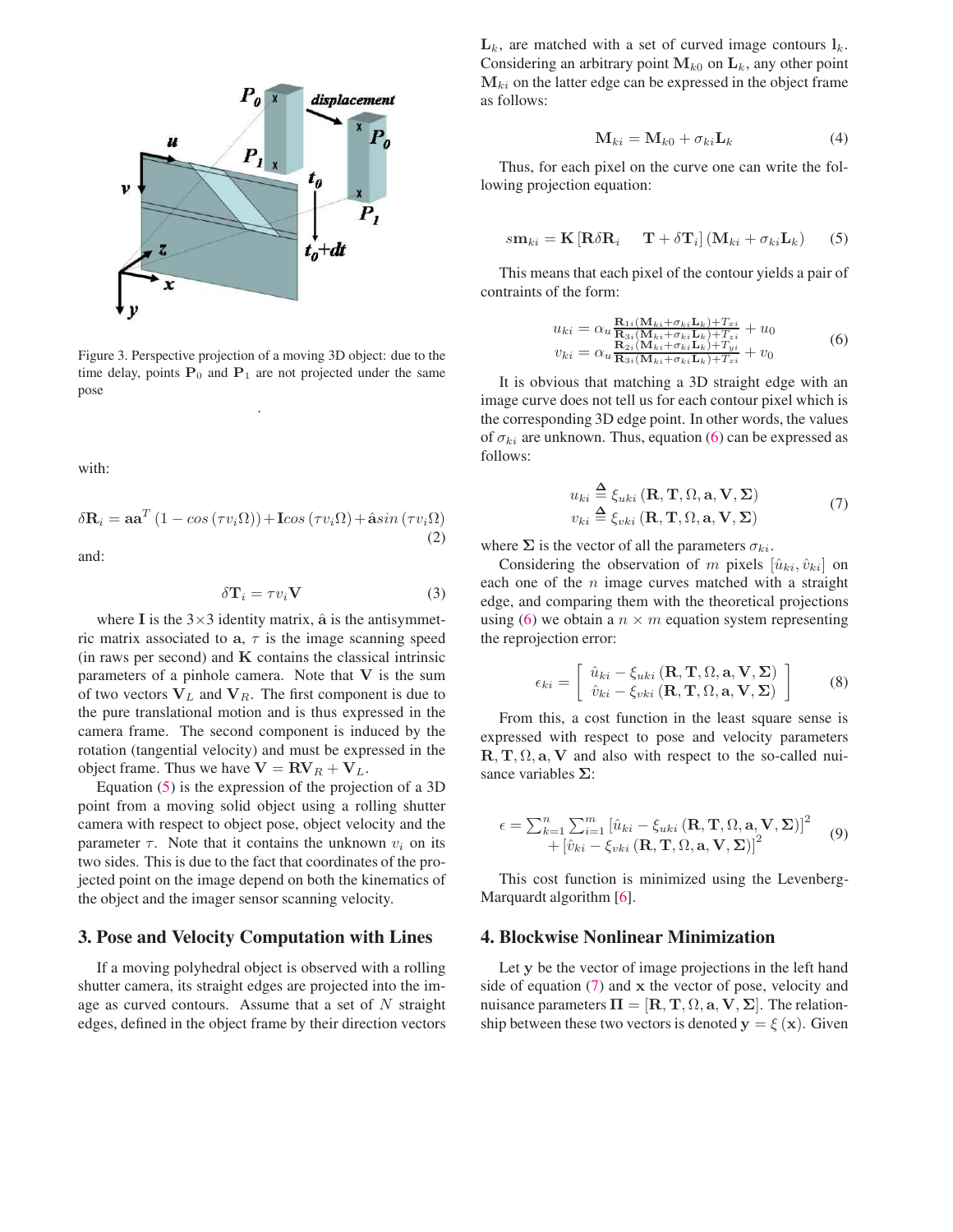

Figure 4. Structure of the Jacobian matrix **J**.

a set of noisy observations  $\hat{y}$ , we want to converge toward the value  $\hat{\mathbf{x}}$  so that the error  $\hat{\mathbf{e}}$  in the relation  $\hat{\mathbf{y}} = \xi(\hat{\mathbf{x}}) + \hat{\mathbf{e}}$ is minimal. The minimization starts from an initial guess  $x_0$  and is updated iteratively by applying variations  $\delta$  to  $\hat{x}$ . This is generally achieved by assuming local linearity of  $\xi$ under which one can write  $\xi$  (**x**<sub>0</sub> +  $\delta$ ) =  $\xi$  (**x**<sub>0</sub>) + **J** $\delta$  with **J** the Jacobian matrix of  $\xi(\mathbf{x})$ . This implies to solve at each iteration the so called normal equations:

$$
\mathbf{J}^{\mathrm{T}}\mathbf{J}\delta = \mathbf{J}^{\mathrm{T}}\mathbf{e}
$$
 (10)

In our case, the Jacobian matrix is very sparse because each image pixel  $\mathbf{m}_{ki}$  on a matched contour depends on all the pose and velocity parameters  $P = [\mathbf{R}, \mathbf{T}, \Omega, \mathbf{a}, \mathbf{V}]$  but only on its own nuisance variable  $\sigma_{ki}$ . Thus  $\frac{\partial m_{ki}}{\partial \sigma_{lj}} \neq 0$  only for  $k = l$  and  $i = j$  but is null elsewhere. This results for **J** in the structure illustrated in Fig.4, which in turn produces the  $J<sup>T</sup>J$  pattern illustrated in Fig.5 with:

$$
\mathbf{U}_{p,q} = \sum_{k} \sum_{i} \left( \frac{\partial \mathbf{m}_{ki}}{\partial \mathbf{P}_p} \right) \left( \frac{\partial \mathbf{m}_{ki}}{\partial \mathbf{P}_q} \right) \tag{11}
$$

$$
\mathbf{V}_{p,q} = \sum_{k} \sum_{i} \left( \frac{\partial \mathbf{m}_{ki}}{\partial \Sigma_p} \right) \left( \frac{\partial \mathbf{m}_{ki}}{\partial \Sigma_q} \right) \tag{12}
$$

$$
\mathbf{W}_{p,q} = \sum_{k} \sum_{i} \left( \frac{\partial \mathbf{m}_{ki}}{\partial \mathbf{P}_p} \right) \left( \frac{\partial \mathbf{m}_{ki}}{\partial \mathbf{\Sigma}_q} \right) \tag{13}
$$

A similar strucutre is exploited in bundle adjustment, for instance in [9], to reduce the computational cost for solving the normal equations by rewriting it as follows:

$$
\left[\begin{array}{cc} \mathbf{U} & \mathbf{W} \\ \mathbf{W}^{\mathrm{T}} & \mathbf{V} \end{array}\right] \left[\begin{array}{c} \delta_{\mathbf{P}} \\ \delta_{\mathbf{\Sigma}} \end{array}\right] = \left[\begin{array}{c} \mathbf{E}_{\mathbf{P}} \\ \mathbf{E}_{\Sigma} \end{array}\right] \tag{14}
$$

where  $\delta_P$  and  $\delta_{\Sigma}$  contains the small variations of respectively **P** and  $\Sigma$ . The blocks  $E_P$  and  $E_\Sigma$  form the vector on the right hand side of the normal equation (10). Their components are defined as follows:



Figure 5. Structure of  $J^T J$  in the normal equations.

$$
\mathbf{E}_{\mathbf{P}_q} = \sum_{k} \sum_{i} \left( \frac{\partial \mathbf{m}_{ki}}{\partial \mathbf{\Pi}_q} \right) \epsilon_{ki} \tag{15}
$$

$$
\mathbf{E}_{\mathbf{\Sigma}_q} = \sum_{k} \sum_{i} \left( \frac{\partial \mathbf{m}_{ki}}{\partial \mathbf{\Pi}_q} \right) \epsilon_{ki} \tag{16}
$$

1

Equation (14) can be rewritten as follows:

$$
\begin{bmatrix}\n\mathbf{U} - \mathbf{W} \mathbf{V}^{-1} \mathbf{W}^{\mathrm{T}} & \mathbf{0} \\
\mathbf{W}^{\mathrm{T}} & \mathbf{V}\n\end{bmatrix}\n\begin{bmatrix}\n\delta_{\mathbf{P}} \\
\delta_{\mathbf{\Sigma}}\n\end{bmatrix} = \begin{bmatrix}\n\mathbf{E}_{\mathbf{P}} - \mathbf{W} \mathbf{V}^{-1} \mathbf{E}_{\Sigma} \\
\mathbf{E}_{\Sigma} \\
\mathbf{0} \\
\mathbf{0}\n\end{bmatrix}
$$
\n(17)

which can be decomposed into two separate equation systems:

$$
\left(\mathbf{U} - \mathbf{W}\mathbf{V}^{-1}\mathbf{W}^{\mathrm{T}}\right)\delta_{\mathbf{P}} = \mathbf{E}_{\mathbf{P}} - \mathbf{W}\mathbf{V}^{-1}\mathbf{E}_{\Sigma} \tag{18}
$$

and

$$
\delta_{\Sigma} = \mathbf{V}^{-1} \left( \mathbf{E}_{\Sigma} - \mathbf{W}^{\mathrm{T}} \delta_{\mathbf{P}} \right) \tag{19}
$$

Equation (18) can be solved very efficiently because **V** is diagonal. Equation (19) is then solved by substituting the solution of (18).

### **5. Experimental Evaluation**

The pose and velocity computation algorithm was tested on real image data. A reference 3D polyhedral object with both point and line features was used. A Silicon Imaging CMOS rolling shutter camera SI1280M-CL was first calibrated using the method described in [4] and then used to capture image sequences of the reference polyhedral object while undergoing rotational and translational motion at a high velocity. Fig.6 shows samples of images from these sequences.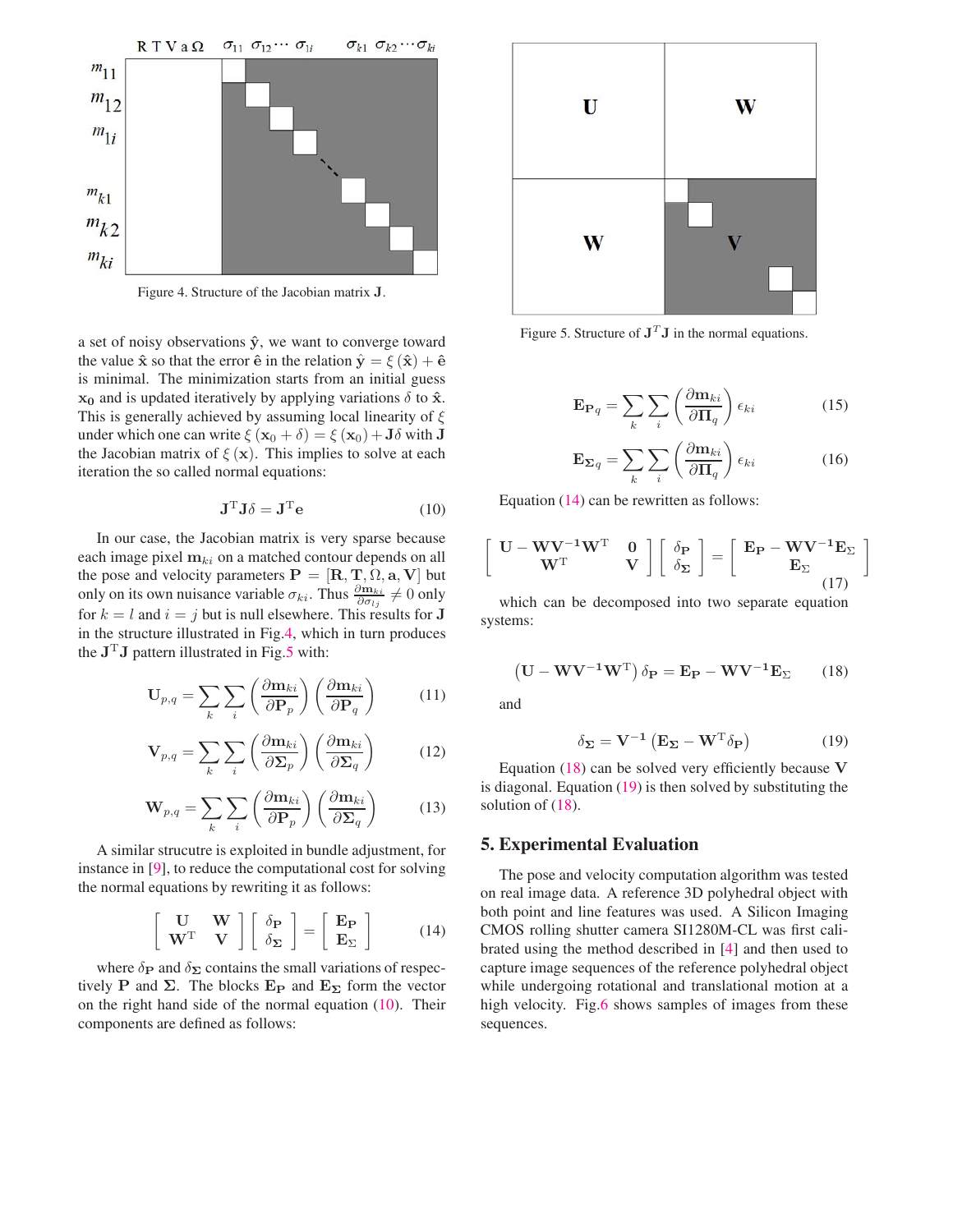Table 1. Differences between results of point-based algorithm and line-based algorithm (Mean value and standard deviation on the basis of 20 test images)

|             |     |       |      | Parameter $\mid R$ (deg) T (m) V (perc.) Omega (perc.) |
|-------------|-----|-------|------|--------------------------------------------------------|
| mean value  | 1.4 | 0.015 | 1.55 | 2.60                                                   |
| stand. dev. | 1.0 | 0.006 | 1.05 | 1.80                                                   |

Acquisition was done with a resolution of  $640\times480$ square pixels and at a rate of 30 frames per second so that  $\tau = 39.5 \times 10^{-6}$  s.

Point features served to generate groundtruth values for pose and velocity parameters. Indeed, since the point based algorithm was validated and evaluated in [1] using ground truth values, it was used here as a reference, simultaneously with the line-based algorithm and on the same image data. Image point coordinates were accurately obtained to subpixel accuracy estimation of the white spot centers and corrected according to the lens distortion parameters.

Thin image curves were detected thanks to Canny's criterion and chained to obtain contour curves. No additional processing was done on the contour pixels. The pixel coordinates were used directly in the algorithm.

For the nonlinear optimization, all nuisance and velocity parameters were initialized to zero. The position was initialized at  $[0, 0, 1]^T$  (the object is in front of the camera) with a random orientation.

Both point and line correspondences with the model points and lines were established with a supervised method. The pose and velocity parameters were computed for each image using first our line-based algorithm, and compared with results obtained using the point-based algorithm and the classical pose recovery algorithm described in [4]. In the latter, an initial estimate of the solution is first computed using the algorithm of Dementhon [2] and then the pose parameters are refined thanks to a nonlinear method.

As shown in Fig.7, the trajectories and velocities computed by the line and the point-based algorithms are very close. The differences between the position, orientation, and velocity computed by the two algorithms are given in Table 1. Pose results obtained with a classical algorithm (which does not take into account the rolling shutter effects) show a shift proportional to the speed in the direction of the motion.

Fig.8 shows an example of correcting the object image by removing the velocity parameters in the projection equation. This corresponds to a global shutter image taken at  $t_0$ (the instant of exposure of the first line of the sensor).

### **5.1. Conclusion and Perspectives**

We presented a method for simultaneously computing the pose and instantaneous velocity (both translational and



Figure 6. Samples of rolling shutter images of the moving reference object.



Figure 7. A comparison between two sets of trajectories and velocities computed by the line-based (red curve and arrows) and the point-based (green curve and arrows) algorithms respectively. The '\*' symbols represent results obtained with a classical algorithm which does not take into account rolling shutter distorsions

rotational) of rigid objects from a single rolling shutter image of straight lines. It benefits of an inherent defect of rolling shutter CMOS cameras consisting in exposing one after the other the rows of the image, yielding optical distortions due to high object velocity. The approach extends